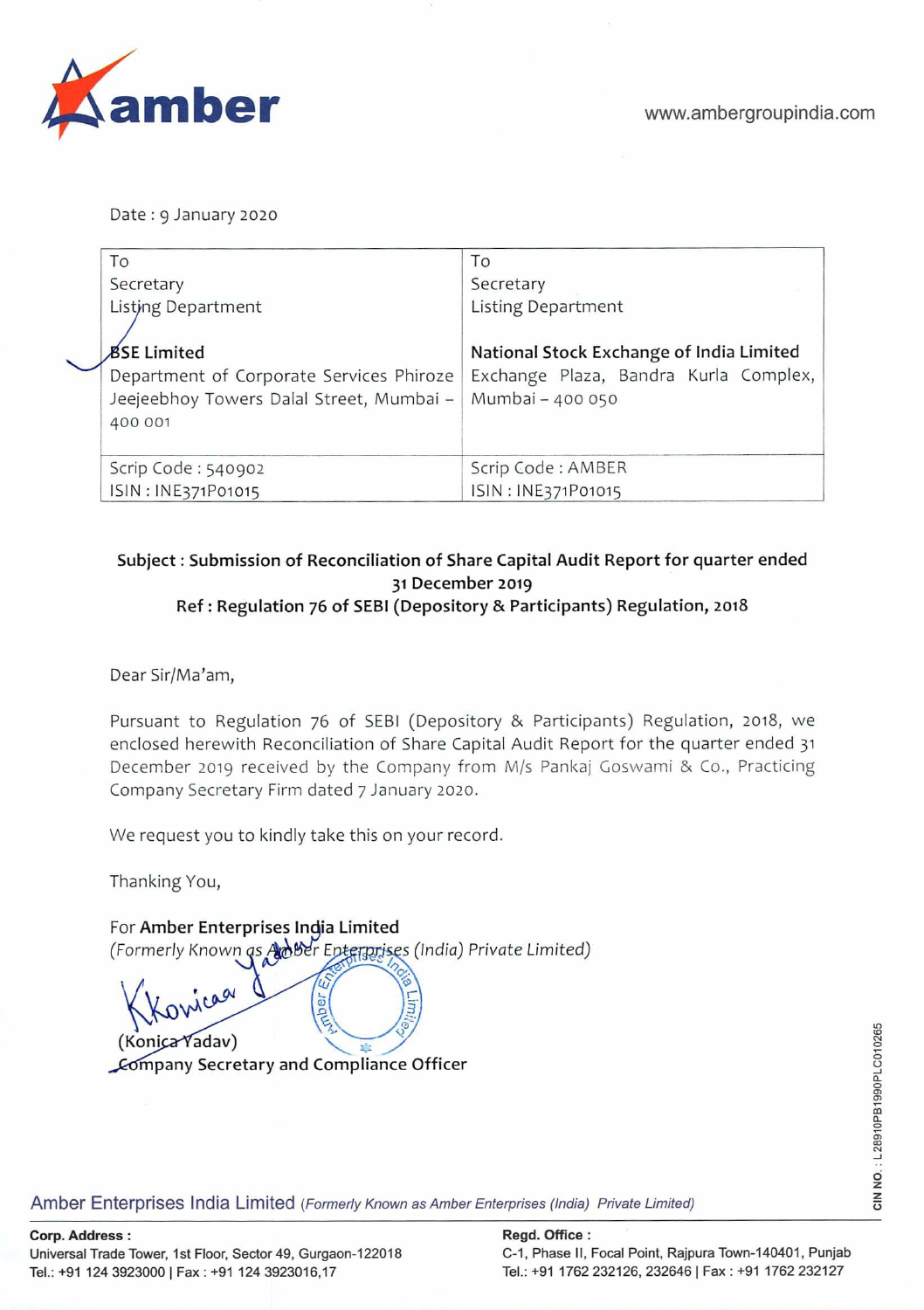**KFINTECH** 

R: /KFIN/AEIL/AUDIT/55A DATE: 03/01/2020

THE COMPANY SECRETARY AMBER ENTERPRISES INDIA LIMITED Universal Trade Tower, 1st Floor Sector-49, Sohna Road, Gurgaon 122018

Dear Sir/Madam

Thanking You

This is in accordance with the circular No.d&cc/fittc/cir-16/2002 dated 31.12.2002 issued by Securities & Exchange Board of India advising Issuer/Listed Companies for a quarterly Reconciliation of share capital Audit. We confirm as follows for the quarter ended 31/12/2019.

- 1. That the Total issued capital of the company is 31446540 Equity Shares of Rs.10/- each, out of which:
- a) 1 Shareholders representing 5 Equity Shares constituting 0.00% of the subscribed and paid up capital are held in Physical Form.
- b) 16611 Shareholders representing 10209756 Equity Shares constituting 32.47% of the subscribed and paid up capital are held in Electronic Form through NSDL.
- c) 17086 Shareholders representing 21236779 Equity Shares constituting 67.53% of the subscribed and paid up capital are held in Electronic Form through CDSL.
- 2. We confirm that the register of members is being maintained in Electronic Form only and the same is up to date.
- 3. All the Dematerialisation requests received during the period under report were confirmed within 21 days.

Yours faithfully, for KFIN TECHNOLOGIES PRIVATE LIMITED **UI - REID Technologies Private Limited** (Formerly known as Karvy Fintech Private Limited) Registered & Corporate Office "Selenium Tower-B", Plot No. 31 & 32. Gachibowli, Financial District, Nanakramguda, Serilingampally, Hyderabad - 500032, lelangana. Ph.: +91 40 6716 2222, 3321 1000 | www.kfintech.com | CIN: U72400TG2017PTC117649 VARALAKSHM I ASST .General Manage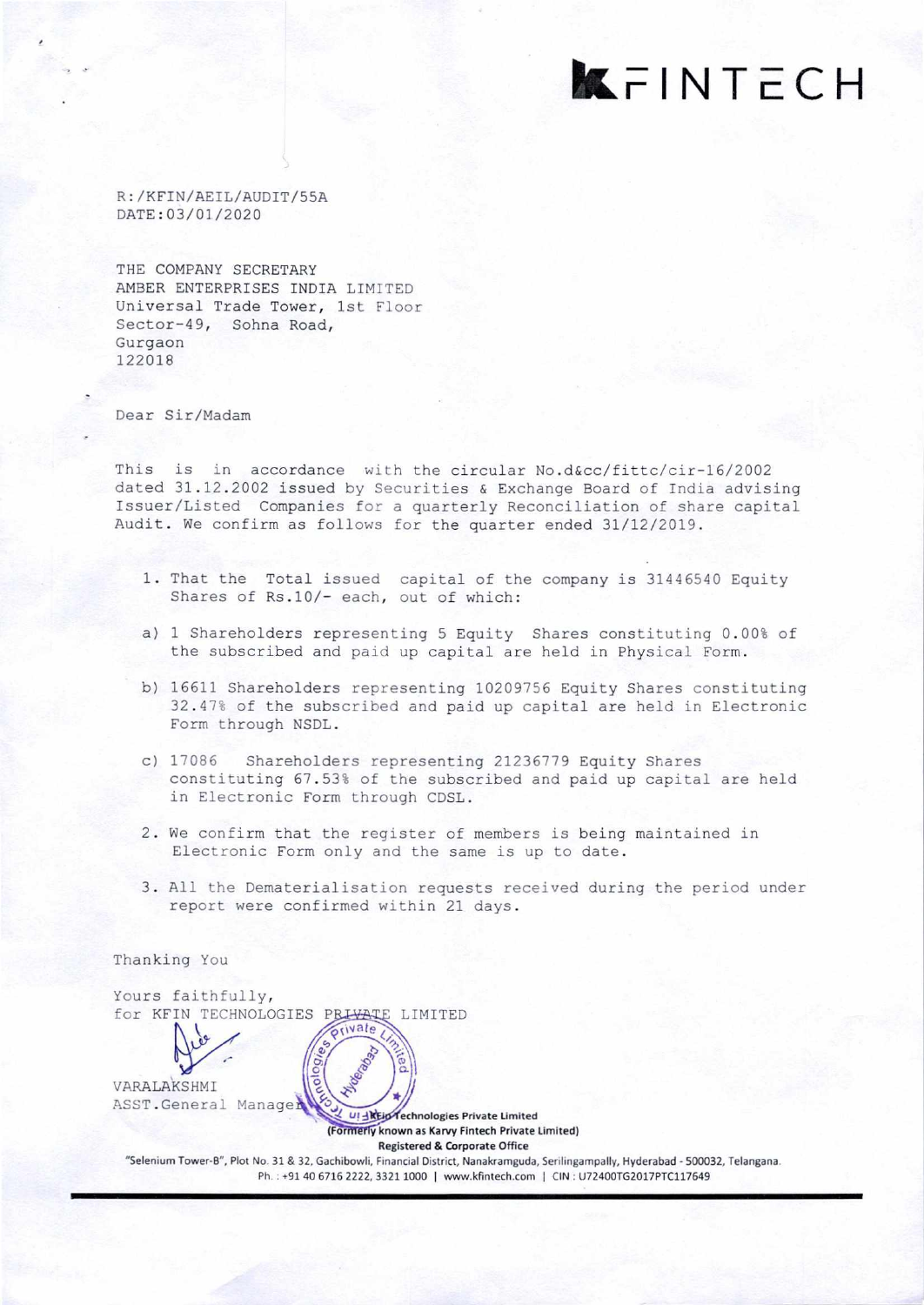## PANKAJ GOSWAMI & CO. **Company Secretaries**

cspankajgoswami@gmail.com +91-8527176076

07<sup>th</sup> January, 2020

To

The Board of Directors, Amber Enterprises India Limited, C 1 Phase II, Focal Point, Rajpura, Punjab-140401

Scrip Code: 540902

Authorised Capital: Rs. 45,00,00,000

We have examined the Register of Members and other records/ documents maintained by M/s Amber Enterprises India Limited and its Registrar and Share Transfer Agent namely Karvy Fintech Private Limited, for issuing this certificate in accordance with Circular No. D&CC/FITTC/CIR-16/2002 dated 31 December, 2002 and Circular No. CIR/MRD/DP/30/2010 dated 6<sup>th</sup> September 2010 issued by SEBI.

In our opinion and to the best of our knowledge and according to the information and explanations given to us and based on such verification as considered necessary by us, we hereby certify the Reconciliation of Share Capital Audit in the prescribed format as under:

|                |                                                                                     | RECONCILIATION OF SHARE CAPITAL AUDIT REPORT          |                                                    |
|----------------|-------------------------------------------------------------------------------------|-------------------------------------------------------|----------------------------------------------------|
| $\mathbf{1}$   | For the Quarter Ended                                                               | 31 <sup>st</sup> December, 2019                       |                                                    |
| $\overline{2}$ | <b>ISIN</b>                                                                         | INE371P01015                                          |                                                    |
| 3              | Face Value                                                                          | Rs. 10/-                                              |                                                    |
| $\overline{4}$ | Name of the Company                                                                 | Amber Enterprises India Limited                       |                                                    |
| 5              | Registered Office Address<br>C 1 Phase II, Focal Point, Rajpura Town, Punjab-140401 |                                                       |                                                    |
| 6              | Correspondence Address                                                              | Road, Gurgaon - 122 018 (Haryana)                     | 1st Floor, Universal Trade Tower, Sector-49, Sohna |
| $\overline{7}$ | Telephone & Fax Nos.                                                                | 0124-3923000                                          |                                                    |
| 8              | Email address                                                                       | info@ambergroupindia.com                              |                                                    |
| 9              | Names of the Stock Exchanges where<br>the company's securities are listed:          | BSE Limited, National Stock Exchange of India Limited |                                                    |
| 10             | Issued Capital (No of shares)                                                       | 31446540                                              |                                                    |
| 11             | <b>Listed Capital</b>                                                               |                                                       |                                                    |
|                |                                                                                     | Number of Shares                                      | % of Issued Capital                                |
|                |                                                                                     | 31446540                                              | 100%                                               |
|                |                                                                                     | Number of Shares                                      | % of Issued Capital                                |
| 12             | Held in dematerialised form in CDSL                                                 | 21236779                                              | 67.53%                                             |
| 13             | Held in dematerialised form in NSDL                                                 | 10209756                                              | 32.47%                                             |
| 14             | Physical                                                                            | 5                                                     | 0.00%                                              |
| 15             | Total No. of shares (12+13+14)                                                      | 31446540                                              | 100%                                               |

39, Green Avenue, Khatipura Road, Jaipur-302012 (Rajasthan)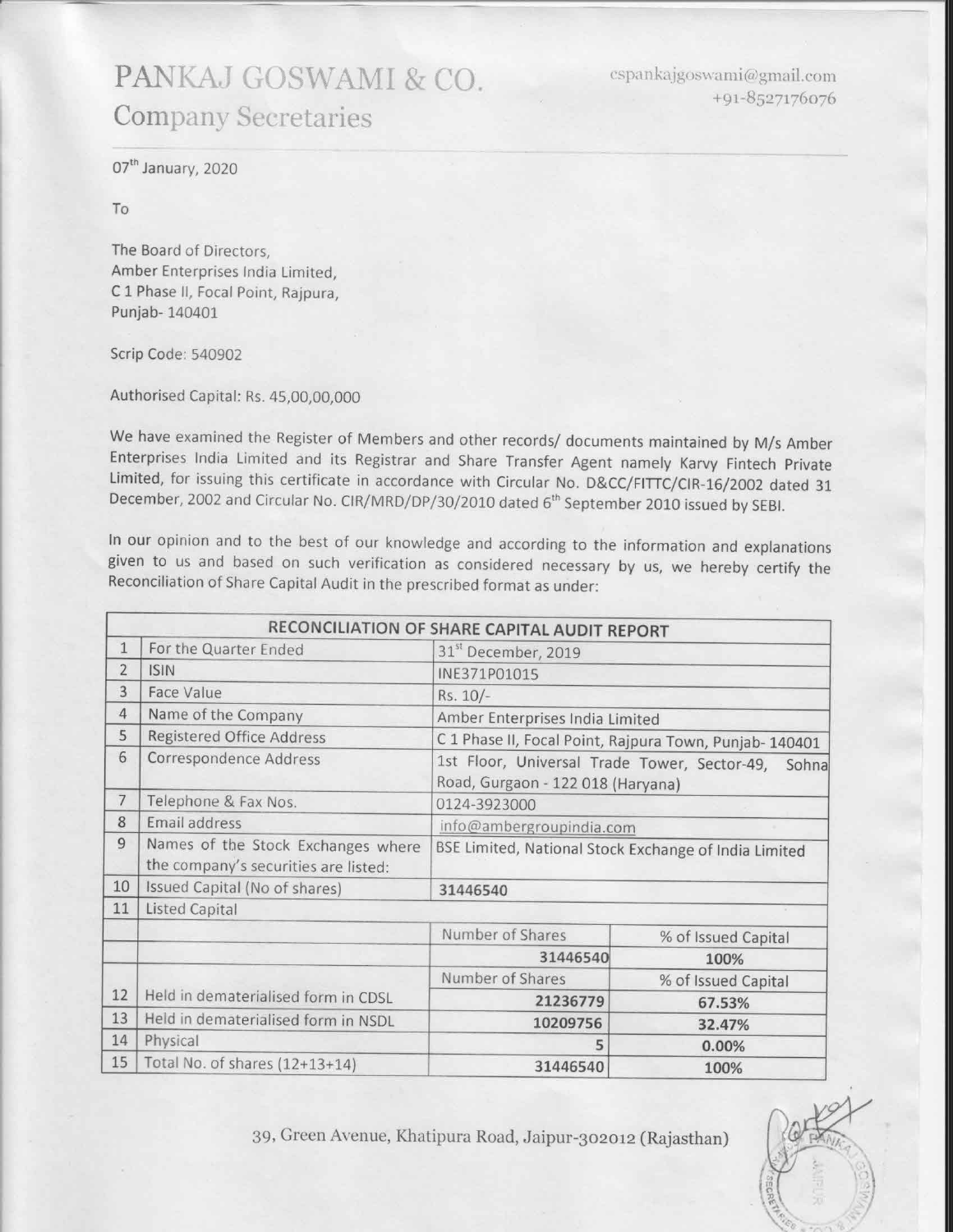## PANKAJ GOSWAMI & CO. **Company Secretaries**

**ANY SECT** 

|    | 16 Reasons for difference if any, between (10 & 11), (10 & 15), (11 & 15): NA                                                                                                                              |        |                               |                                                                                                                                                                      |                                                       |                                                                                                          |                                                                                                 |                                                  |
|----|------------------------------------------------------------------------------------------------------------------------------------------------------------------------------------------------------------|--------|-------------------------------|----------------------------------------------------------------------------------------------------------------------------------------------------------------------|-------------------------------------------------------|----------------------------------------------------------------------------------------------------------|-------------------------------------------------------------------------------------------------|--------------------------------------------------|
| 17 | Difference between (10 & 11) and (10 & 15) : NA<br>Certifying the details of changes in share capital during the quarter under consideration as per<br>Table below:                                        |        |                               |                                                                                                                                                                      |                                                       |                                                                                                          |                                                                                                 |                                                  |
|    | Particulars*                                                                                                                                                                                               | Shares | No. of Applied for<br>listing |                                                                                                                                                                      | Listed on<br>Stock<br>Exchanges<br>(Specify<br>Names) | to CDSL                                                                                                  | Whether   Whether<br>intimated intimated<br>to NSDL                                             | In-Prin. Appr. pending<br>for SE (Specify Names) |
|    |                                                                                                                                                                                                            |        |                               |                                                                                                                                                                      | <b>NA</b>                                             |                                                                                                          |                                                                                                 |                                                  |
| 18 | Register of Members is updated (Yes/No)<br>if not, updated up to which date                                                                                                                                |        |                               |                                                                                                                                                                      |                                                       | Yes                                                                                                      |                                                                                                 |                                                  |
| 19 | Reference of previous quarter with regards to<br>Excess dematerialised shares, if any                                                                                                                      |        |                               |                                                                                                                                                                      |                                                       | <b>NA</b>                                                                                                |                                                                                                 |                                                  |
| 20 | Has the company resolved the matter mentioned<br>above in point no.19 in the current quarter? If<br>not, reason why?                                                                                       |        |                               |                                                                                                                                                                      |                                                       | <b>NA</b>                                                                                                |                                                                                                 |                                                  |
| 21 | Mentioned the total no. of requests, if any, confirmed after 21 days and the total no. of requests<br>pending beyond 21 days with the reasons for delay: NIL                                               |        |                               |                                                                                                                                                                      |                                                       |                                                                                                          |                                                                                                 |                                                  |
|    | Demat requests                                                                                                                                                                                             |        | No. of<br>requests            |                                                                                                                                                                      | No. of shares                                         |                                                                                                          | Reasons for delay                                                                               |                                                  |
|    | Confirmed after 21 Days                                                                                                                                                                                    |        |                               |                                                                                                                                                                      |                                                       |                                                                                                          |                                                                                                 |                                                  |
|    | Pending for more than 21<br>days                                                                                                                                                                           |        | <b>NIL</b>                    |                                                                                                                                                                      |                                                       |                                                                                                          |                                                                                                 |                                                  |
| 22 | Name, Telephone & Fax No. of the<br>Compliance Officer of the Co.                                                                                                                                          |        |                               | Konica Yadav, Company Secretary and Compliance<br>Officer<br>Universal Trade Tower, 1st Floor, Sector-49, Sohna<br>Road, Gurgaon - 122 018<br>Tel No. - 0124-3923000 |                                                       |                                                                                                          |                                                                                                 |                                                  |
| 23 | Name, Address, Tel. & Fax No.,<br>Regn. no. of the Company Secretary in<br>Practice<br>Appointment of common agency for share<br>registry work. If yes name & address<br>Any other detail that the Company |        |                               | Pankaj Goswami                                                                                                                                                       | Pankaj Goswami & Co.                                  |                                                                                                          |                                                                                                 |                                                  |
|    |                                                                                                                                                                                                            |        |                               | Address: 39, Green Avenue, Khatipura Road, Jaipur-<br>302012 (Rajasthan)                                                                                             |                                                       |                                                                                                          |                                                                                                 |                                                  |
|    |                                                                                                                                                                                                            |        |                               | Membership No.- A39043<br>COP No. - 19360                                                                                                                            |                                                       |                                                                                                          |                                                                                                 |                                                  |
| 24 |                                                                                                                                                                                                            |        |                               |                                                                                                                                                                      | Email- support@karvy.com                              | <b>KFIN Technologies Private Limited</b><br>Hyderabad- 500032, Telangana<br>SEBI Regn. No.- INR000000221 | Address: "Selenium Tower B", Plot No. 31 & 32,<br>Financial District, Nanakramguda, Gachibowli, |                                                  |
| 25 |                                                                                                                                                                                                            |        |                               |                                                                                                                                                                      | <b>NIL</b>                                            |                                                                                                          |                                                                                                 |                                                  |

39, Green Avenue, Khatipura Road, Jaipur-302012 (Rajasthan)